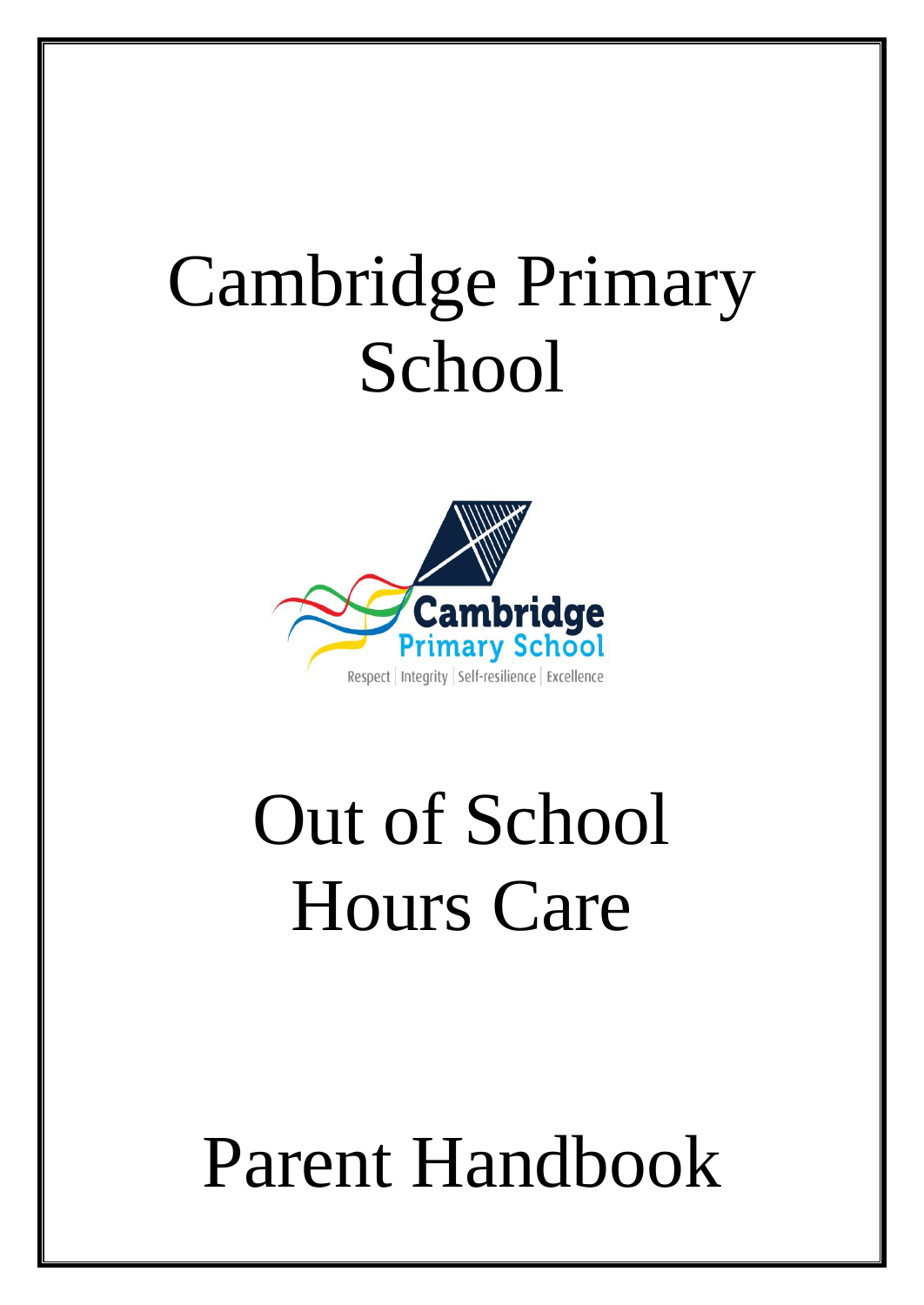# **CAMBRIDGE PRIMARY SCHOOL OUT OF SCHOOL HOURS CARE**

**Coordinator:** Tracie McCahill

**Assistant Coordinator:** Natalie Macdonald

**Casual Assistants:**

Kerri Sherrifs Romina Wade Siri Rodtuk Lochlan McDonald Jordan Moody Sara Nagpal Hannah Meilak Ally Dillion Elisha Cassar Brody Eads Wendy wright Sharyn Clifford

## **Hours of Operation:**

Before School Care (BSC): 6.45am to 8.45am After School Care (ASC): 3.15pm to 6.45pm Vacation Care (VAC): 6.45am to 6.45pm

## **Contact Details:**

**Phone**: 9748 8901 / 0475 973 325 (6:45 am – 6:45 pm) **Email**: OSHC@cambridgeps.vic.edu.au

*The OSHC service was assessed and rated Exceeding in October 2018.*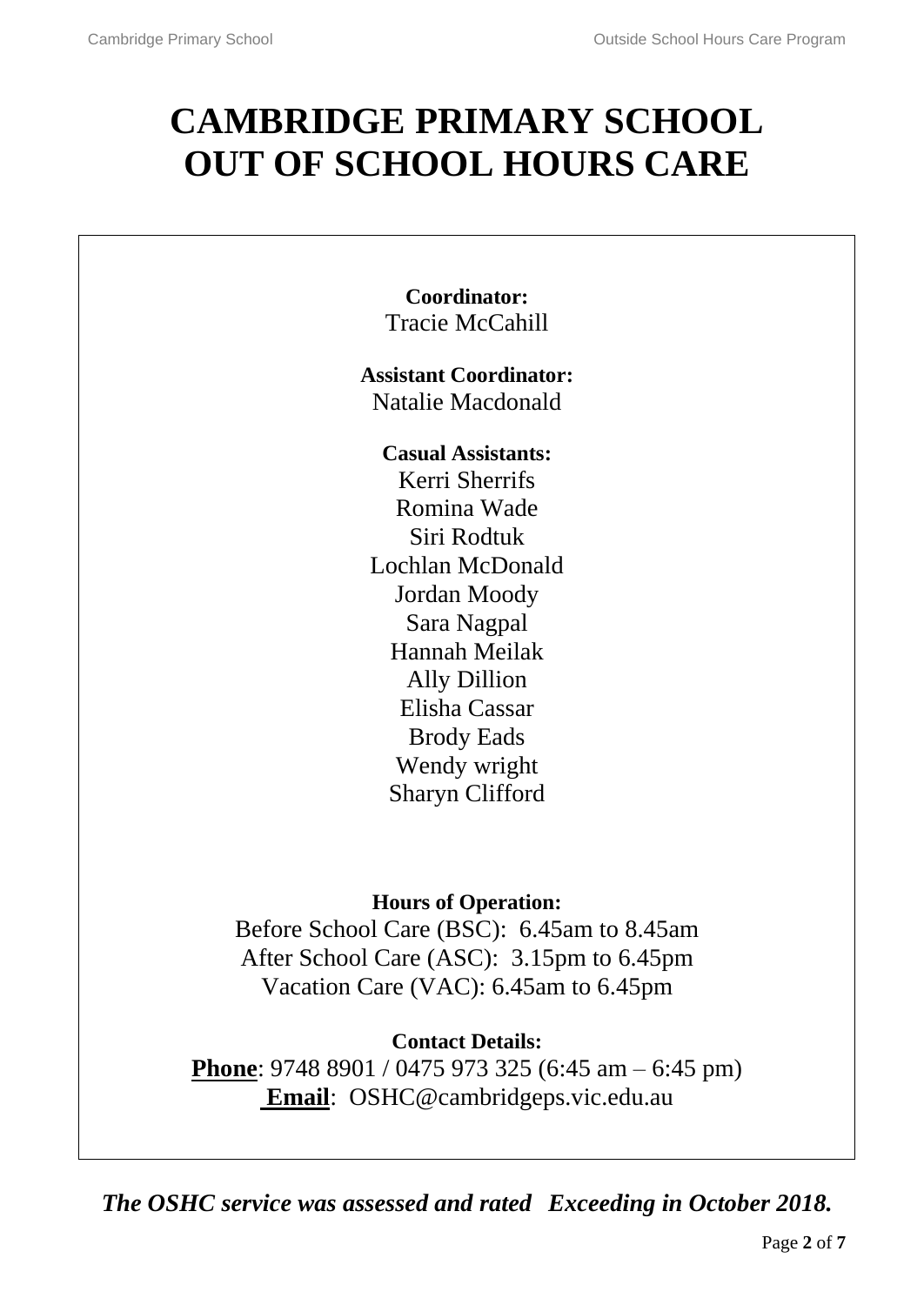### **CAMBRIDGE PRIMARY SCHOOL**

### **OUT OF HOURS SCHOOL CARE PROGRAM POLICY AND PROGRAM**

#### **Statement of Philosophy**

The Cambridge Primary School OSHC Program is committed to providing a stimulating, supportive, safe, friendly and caring environment for all the students who attend. The Program will support the development of the whole child socially, emotionally, physically, aesthetically and intellectually. This will be done in a fun and inclusive manner acknowledging the individuality of the students in out of school hour's care. It will provide affordable, quality care which is accessible by all students and which meets the needs of the families within our community.

#### **Our philosophy is implemented by the following goals:**

*To offer a flexible program that responds to the care, educational and recreational needs of children.*

*To provide an environment, both indoor and outdoor, for children that:*

- is both safe and challenging;
- fosters individuality, recognizing their needs and interests;
- promotes their physical health and well-being;
- acknowledges the importance of the early and middle years of child development;
- values the benefit of play in both structured and self-directed experiences;
- fosters a spirit of equity and inclusion;
- Provides a range of experiences that promote children's learning and development.

*To ensure that the Program accurately reflects the needs of children, parents and the community by:*

- acknowledging the importance of parents in providing direction for the Program;
- encouraging comments and feedback from all parents, leading to trusting relationships;
- acknowledging and being sensitive to the cultural backgrounds of families;
- Acknowledging the importance of our local community and welcoming their participation and contribution at our program by building strong and trusting partnerships.

*To meet the Framework for School Age Care in Australia (My Time, Our Place) and the Victorian Early Years Learning and Development Framework to lead to improvement in practices through an ongoing Quality Improvement Plan and to implement the 5 learning outcomes associated with these frameworks.*

Outcome 1. Children have a strong sense of identity.

Outcome 2. Children are connected with and contribute to their world.

Outcome 3. Children have a strong sense of wellbeing.

Outcome 4. Children are confident and involved learners.

Outcome 5. Children are effective communicators.

*To meet the National Regulations 2011 and the National Law.*

*Strive to achieve the highest level of quality as determined by the National Quality Framework.*

*To ensure that staff are able to:*

- fulfill the role and responsibilities they are employed to undertake;
- have their professional needs met;
- build a team of qualified staff that work effectively to achieve the same goals;
- work collaboratively to build relationships with management and teaching staff;
- develop respectful relationships with children and their families to create a safe environment that encourages the participation of children in the learning program and promoting the children's sense of security and belonging;
- Continue implementing reflective practices to enable the service to strive for an improved quality environment for children's learning and development.

*All our Educators will familiarize themselves with the Code of Ethics and the United Nations Declaration on the Rights of the Child. These documents have provided us with the above principles.*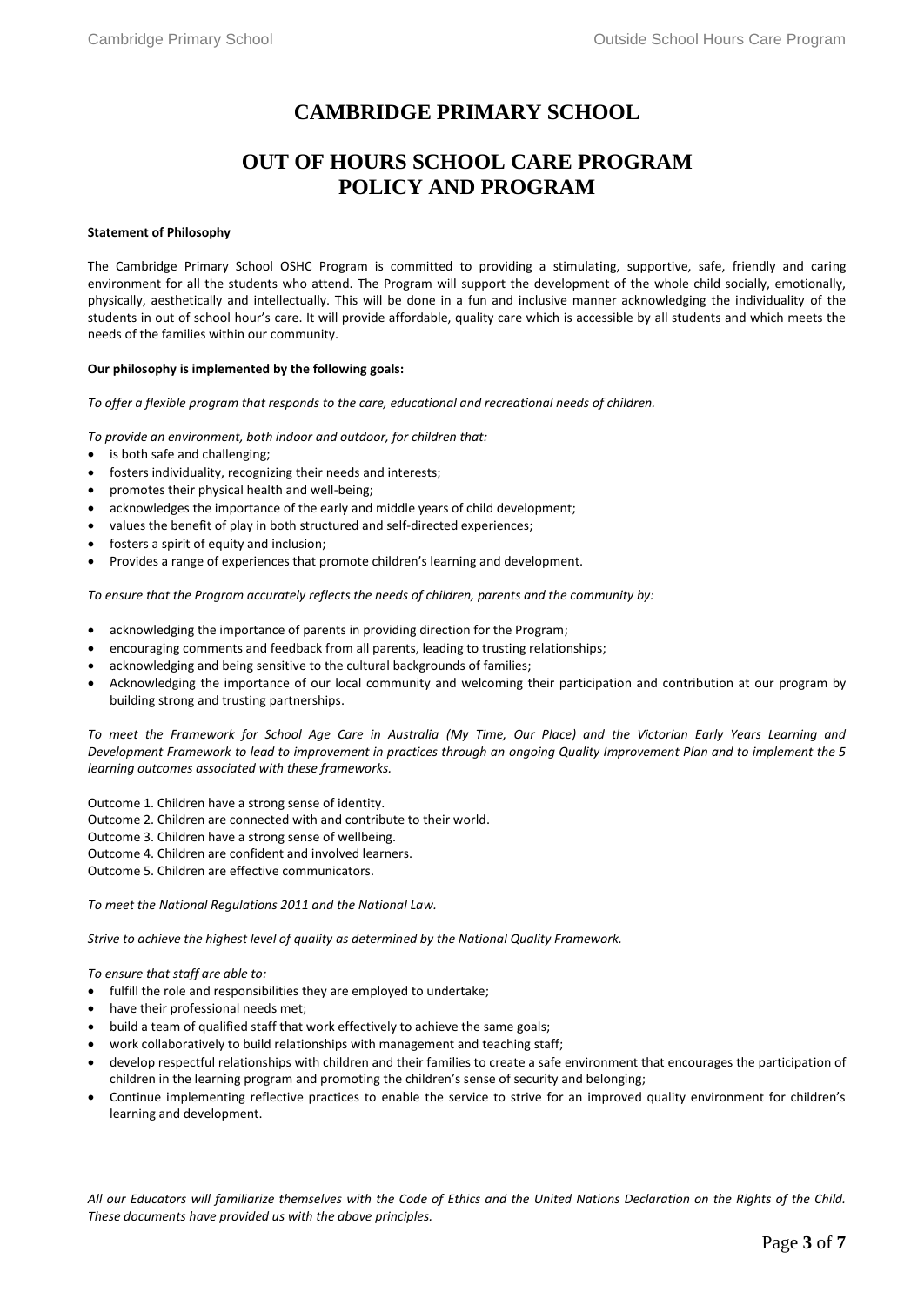*To ensure that Policies and Procedures are current, updated and reviewed. These manuals are accessible to all families upon request*

As of January 2012, the Out of School Hours Care program is regulated under three new frameworks being;

- The Early Years Learning Framework (EYLF);
- The Victorian Early years Learning and Development Framework (VEYLDF);
- The "My Time, Our Place" Framework, along with the new National Quality Framework for accreditation and assessment.

The service is also guided through the National Quality Standards. Please contact the program Coordinator or refer to the following websites for more information: [www.acecqa.gov.au](http://www.acecqa.gov.au/) [www.deewr.gov.au/earlychildhood](http://www.deewr.gov.au/earlychildhood)

#### **ACCESS TO CARE**

- The OSHC Program will provide access to children attending Cambridge Primary School, subject to availability.
- The OSHC Program must be equally accessible and have planned Educational Program for all children regardless of nationality, income, special needs or disabilities.
- Priority of access will be implemented according to Commonwealth Government Guidelines.
- All children must be enrolled prior to attending.
- No child will be accepted into the service without a completed enrolment form.
- The information contained on the Enrolment forms will be treated **confidentially** and will only be used for the allocation of educators and resources.
- No child will be re-enrolled if OSHC Program fees are outstanding.
- All children must be re enrolled at the beginning of the year.
- Parents will have the opportunity to enrol their children in case of emergency. This can be done by telephoning the OSHC mobile number on **0475 973 325** or the OSHC office on 9748 8901 during school hours 8:45 am – 3:15 pm. The OSHC Coordinator may use some discretion with regard to accepting enrolments prior to completion of an enrolment form in such circumstances
- Children can access the service on a permanent or casual basis subject to availability of placements.
- The Before School Care program will operate Monday to Friday from 6:45 am to 8:45 am.
- The After School Care program will operate Monday to Friday from 3:15 pm to 6:45 pm.
- The Vacation Care Program will operate during school holidays (a minimum of 8 weeks per school year) from 6:45 am to 6:45 pm.
- The program will cater for end of term early dismissals, as well as early dismissal days due to Parent Teacher Interviews.
- The program **may** cater for Curriculum Days (Pupil Free Days).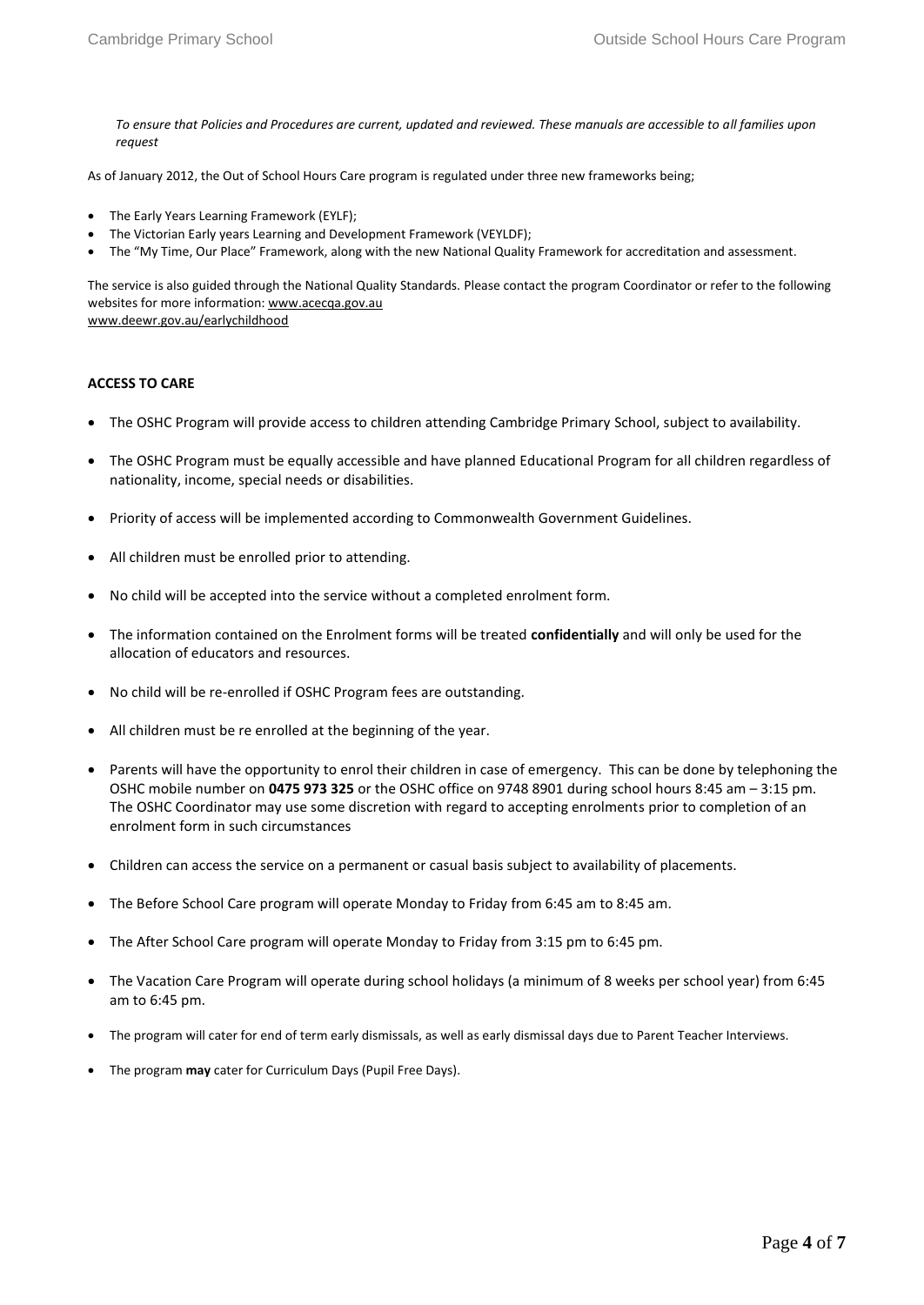#### **FEE STRUCTURE AND COSTS**

#### **What is a "Permanent Rate"?**

A permanent rate means your child is booked into a day (or days) each week and will be expected to attend each week on these specific days. If your child/ren does not attend, charges may apply, including when you are absent.

#### **When do no charges apply?**

- You provide us a Medical Certificate within 5 days of the booked day.
- Your child/ren are sent home by the school or us due to illness.
- Your family is going on holidays and 2 weeks written notice is provided on our holiday form.
- Your day falls on a Public holiday and our service is closed.
- Any cancellations for a permanent after school care booking prior to 10:30 am (on the day of the booking) or a before school care booking before 6.45am (on the day of the booking) – Centrelink approved absence (no charges apply).

#### **When do charges apply?**

- Any cancellations after 6.45am (BSC) and 10:30am (ASC) \$18
- Anyone that does not cancel at all \$21

#### **What is a "Casual Rate"?**

A casual rate means your child is booked into a day (or days) by you on an "as needed" basis. If your child/ren does not attend, charges will apply, including when they are absent.

Note: Any absent days recorded will still be eligible for childcare subsidy (as per parent eligibility) up to 42 days per financial year per child.

#### **CANCELLATIONS:**

**ALL booking cancellations must be received in writing** via email or text to **OSHC@cambridgeps.vic.edu.au**, via SMS to **0475 973 325** or in the **cancellation book**. Verbal cancellations cannot be accepted.

Pricing (before child care subsidy is applied) will be as follows:

| <b>Fee Name</b>                                       | Price as at 01/01/2021 |
|-------------------------------------------------------|------------------------|
| Before School Care - Permanent Rate                   | \$15                   |
| Before School Care - Casual Rate                      | \$18                   |
| After School Care – Permanent Rate                    | \$18                   |
| After School Care - Casual Rate                       | \$21                   |
| Early Dismissal School Days - Permanent & Casual Rate | \$30                   |
| Curriculum Day                                        | \$60                   |

Vacation Care rates are as follows:- Rate before child care subsidy is applied

\$60-\$85 - At school incursions and activities or excursions Dependant on excursion destination

- Vacation Care Enrolments must be received prior to the closing date, as places are subject to availability.
- Families and children enrolled in the program must apply for a Family Customer Reference Number (CRN) and a CRN for each child enrolled from Centrelink and provide their date of birth and their child's date of birth in order to claim Child Care Subsidy. Please note our Service Provider Number is **555 0082 44J**.
- Lunch and snacks needs to be provided, by families, for Vacation Care (breakfast will be provided).

#### **Full Time and Part Time Care**

- An invoice will be issued weekly via email, to be paid by the following Friday. A receipt will be issued on payment.
- The following payment options are available:-
- EFTPOS payment is available at the OSHC office or at the school office.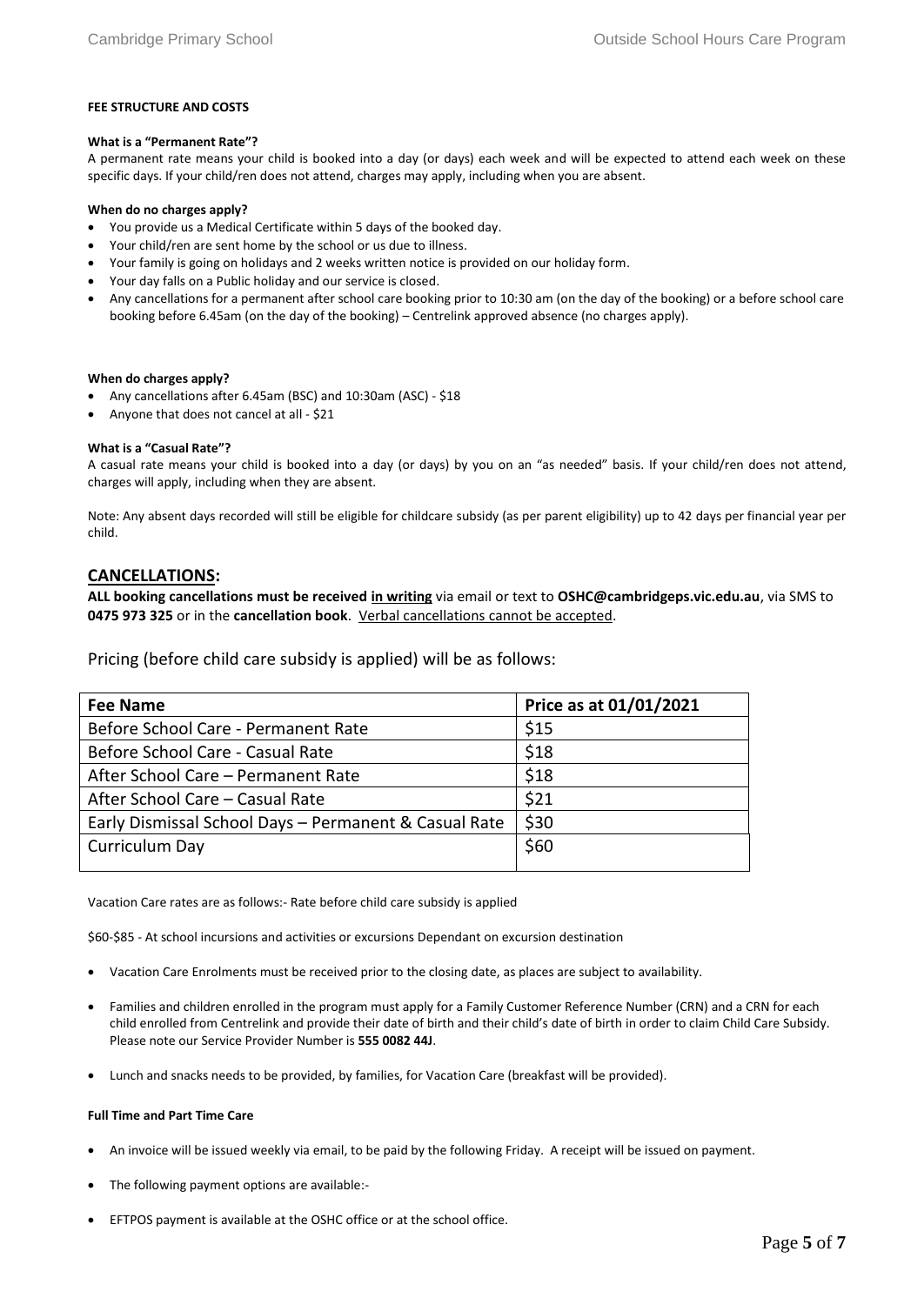- Direct Debit (available through the OSHC Coordinator).
- BPay facilities are available to families of students that attend Cambridge primary school.
- If payments are made to the school office, please also email the OSHC coordinator details of the payment.
- Cash payments should be handed directly to the OSHC Coordinator or via the school office.
- **A Non-Cancellation fee in addition to the session fee will be charged to families if the school is not contacted in writing, by 10:30 am on the day the care is required for ASC or on the day before care is required for BSC. This is to ensure that appropriate staffing arrangements can be made.**
- **Regular fortnightly payments** must be made, to allow for the children to continue to access the program.
- **Parents picking up children after 6:45 pm will incur a late pick up fee of \$30 per 15 minutes or part thereof. This includes ASC and Vacation Care.**
- All fees are inclusive and cover normal program activities.

#### **THE CHILDREN'S PROGRAM**

- The programs will provide quality care and appropriate recreational and educational opportunities for all the children enrolled.
- All children attending the program have the opportunity to assist in the planning of the program.
- A variety of activities will be made available to cater for the various age groups attending the program.
- Activities are planned to meet diverse needs of each individual child
- A written note signed by the parent will exclude the child from any activity.
- Activities are planned regularly by staff and children at planning meetings.
- A copy of the weekly plan will be displayed in the OSHC Program's room.
- Breakfast for BSC and afternoon tea for ASC are provided to meet children's dietary requirements i.e. vegetarian, halal etc, and children are encouraged to practise healthy eating habits. Alternatively, children may bring snacks from home.
- Emphasis is placed on reinforcing positive behaviour. Child participation in decision making will be an integral part of developing a positive discipline policy where all children are aware of the parameters of the program. All children will be made aware of the consequences of their actions.
- A quiet rest/study area will be made available, encouraging the completion of homework with support.
- When required, the service will make use of the school newsletter, email, social media, community noticeboard and school assemblies, to provide information to parents.